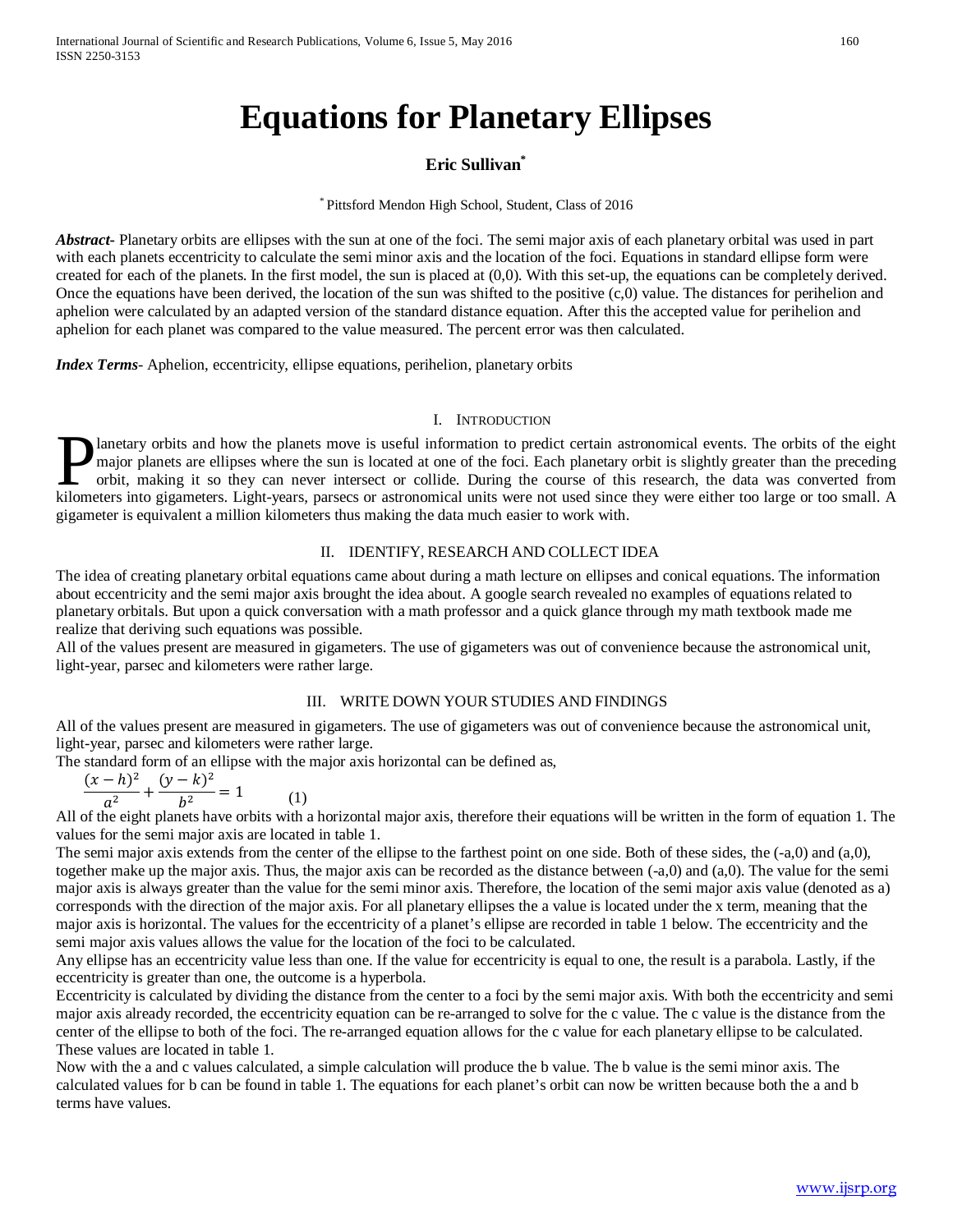It must also be noted that all the values in table 1 have been calculated with respect to the sun being located at (0,0). Once the equations have been written, the sun can be shifted to its respective point at the positive foci with coordinates (c,0). This does not change the center of the ellipse however.

Therefore, the model states the center of all planetary ellipses is not the sun but another point in space that is located at the true (0,0) location.

Respectively, both the a and b values can be filled into their appropriate spots in the general equation for an ellipse as noted by equation 1. The values for h and k in this case are both 0. In table 2, all the equations are recorded in order of the planet's distance from the sun.

By using these equations and moving the sun back to its corresponding c value for each planet, the values for aphelion and perihelion were measured. These measured values from the graphs of these equations were then compared to the accepted values.

Mercury's equation is 2.1, Venus' equation is 2.2, Earth's equation is 2.3 and Mars' equation is 2.4. For the outer planets; equation 2.5 is Jupiter, equation 2.6 is Saturn, equation 2.7 is Uranus and equation 2.8 is Neptune.

From these equations, and shifting the position of the sun back to (c,0), the distances for aphelion and perihelion were computed. Tables 3 and 4 indicate the percentage error in each calculation. Equations 3.2 and 3.3 are the equations used to calculate the values for perihelion and aphelion. These equations extend from the well-known distance formula that is indicated by equation 3.1.

The notation used by equation 3.2 and 3.3 refers to the points along the major axis of an ellipse.  $d_n$  and  $d_A$  correspond to perihelion and aphelion respectively.

Perihelion is the closest distance that the planet is to the sun. The values for

perihelion based on the equations in table 2 were calculated using equation 3.2.

Aphelion is the farthest distance from the planet to the sun. These values were

obtained by using equation 3.3.

The accepted values in the accepted columns in table 3 and 4 where then compared with the values calculated by equations 3.2 and 3.3. The percentage error was then calculated for each planet for both aphelion and perihelion. The percent error as well as the measured values for aphelion and perihelion are located in table 3 and 4.

The equation used to determine the percentage error is represented by equation 4 below.

$$
\% \, error = \frac{|accepted - measured|}{accepted} * 100 \quad (4)
$$

Tables:

| Table 1: Values for Eccentricity, Semi Major Axis, Semi Minor Axis and c |      |           |         |       |  |  |
|--------------------------------------------------------------------------|------|-----------|---------|-------|--|--|
| <b>Planet Name</b>                                                       | a    |           |         | ε     |  |  |
| Mercury                                                                  | 57.9 | 56.6703   | 11.8695 | 0.205 |  |  |
| Venus                                                                    | 108  | 107.9974  | 0.756   | 0.007 |  |  |
| Earth                                                                    | 150  | 149.9783  | 2.55    | 0.017 |  |  |
| Mars                                                                     | 228  | 226.9905  | 21.432  | 0.094 |  |  |
| Jupiter                                                                  | 779  | 778.0643  | 38.171  | 0.049 |  |  |
| Saturn                                                                   | 1430 | 488.1149  | 81.51   | 0.057 |  |  |
| Uranus                                                                   | 2870 | 2866.9619 | 132.02  | 0.046 |  |  |
| Neptune                                                                  | 4500 | 4499.7277 | 49.5    | 0.011 |  |  |
|                                                                          |      |           |         |       |  |  |

| $x^2$<br>$\frac{1}{56.6703^2} = 1$<br>57.92                                    | (2.1) |
|--------------------------------------------------------------------------------|-------|
| $x^2$<br>$=1$<br>$74^2$<br>$108^{2}$                                           | (2.2) |
| $x^2$<br>$=1\,$<br>832<br>$150^{2}$                                            | (2.3) |
| $x^2$<br>-1<br>$=$<br>$228^{2}$<br>$05^{2}$                                    | (2.4) |
| $x^2$<br>$=1$<br>$643^2$<br>$779^2$                                            | (2.5) |
| $x^2$<br>$\frac{1}{49^2} = 1$<br>$+$<br>$\frac{1\overline{430^2}}{x^2}$<br>488 | (2.6) |
| $\frac{619^2}{9} = 1$<br>$\Omega$<br>286<br>287<br>6.9                         | (2.7) |
| $x^2$<br>1<br>$=$<br>72772<br>45002                                            | (2.8) |

$$
161 \\
$$

$$
d = \sqrt{(x_2 - x_1)^2 + (y_2 - y_1)^2}
$$
 (3.1)

$$
d_p = \sqrt{(a-c)^2} \tag{3.2}
$$

$$
d_A = \sqrt{(c+a)^2} \tag{3.3}
$$

$$
a_p = \sqrt{(a+c)}
$$
  
\n
$$
d_A = \sqrt{(c+a)^2}
$$
\n(3)

$$
d_A = \sqrt{(c+a)^2}
$$

$$
d_A = \sqrt{(c+a)^2}
$$